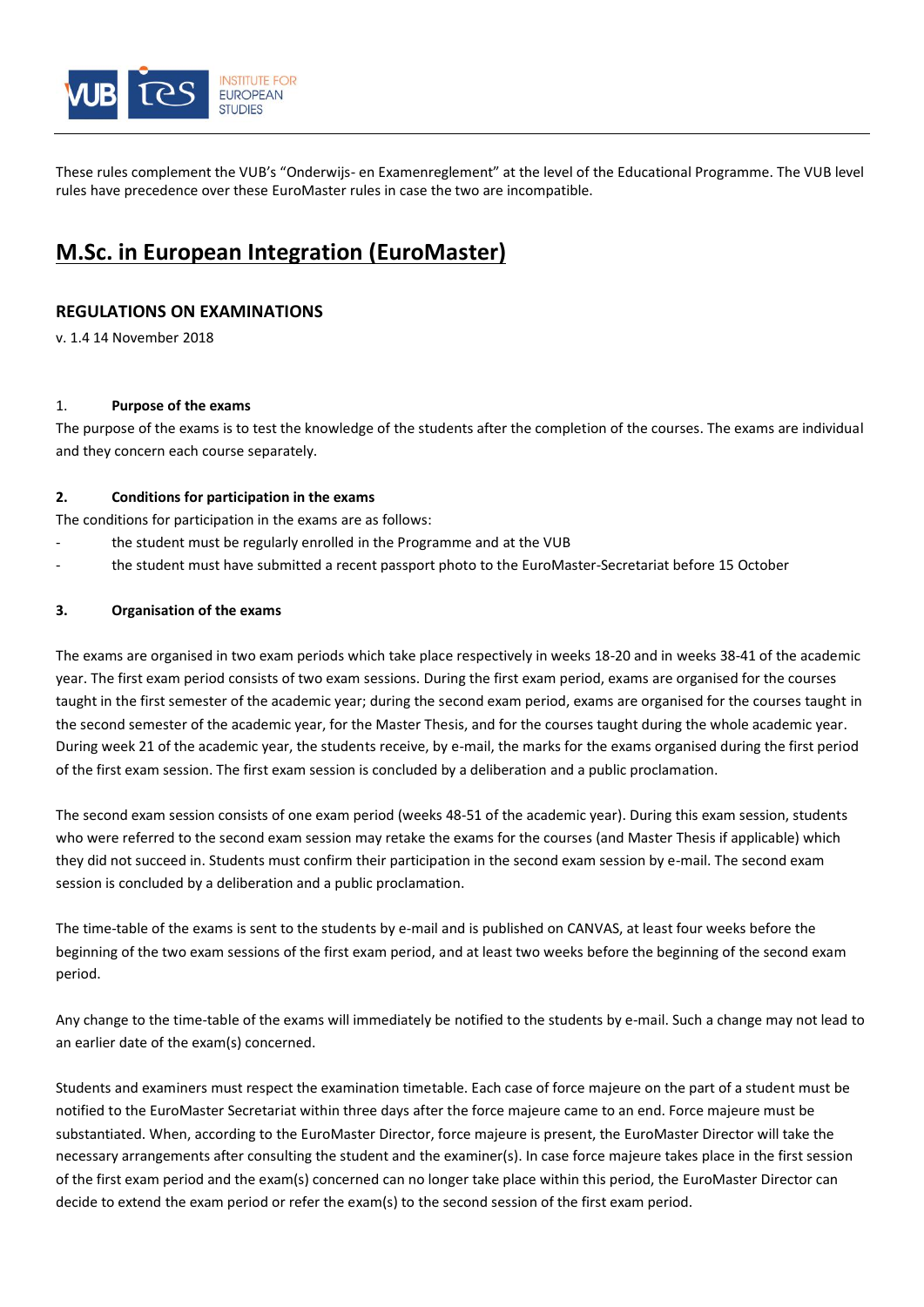

## 4. **Identity of participants to Exams; ability to consult completed exams**

Exams are public. When the students present themselves for an exam, they must present a photo ID such as their student card, identity card or passport. Exams are written or oral as indicated in the Studiedeelfiches of the respective courses. Students may consult their written exam papers during a period of five days, following the proclamation.

## **5. Order during the exams**

During the exams, students shall comply with the instructions given by the examiners and supervisors.

## **6a. Fraud**

Fraud in the context of the Programme means an action where the student had the intent, or should reasonably have known, to gain an unauthorised advantage or to use unauthorised aid in terms of his/her studies. Each case of fraud is assessed case by case, using the intent, severity, scope and occurrences of the action (or lack thereof) as criteria. The sanctions vary in gravity as follows:

- a notification (the three criteria are present, on average, at a minor level)
- disqualification from the study activity (the criteria are present, on average, at a moderate level)
- exclusion from the semester or Programme (the criteria are present, on average, at more than moderate to considerable level, respectively)

Non-exhaustive list of instances of fraud:

- cheating in an exam
- copying an assignment
- falsifying information or results
- re-using one's earlier approved and credited output without the prior permission of the teaching staff
- participation in an assignment, exam or the like on behalf of another person
- plagiarism
	- o Plagiarism as a form of academic fraud entails the presentation another person's work as one's own without referencing it in accordance with the usual academic conventions.

For the assessment of fraud (plagiarism) in the Master's thesis, the Programme uses the policy as in force at the Faculty of Economics and Social Sciences (ES). The assessment can be summarised as follows:

|                             | Occasional | Regular | Constant |
|-----------------------------|------------|---------|----------|
| Copies paragraphs of other  |            |         |          |
| authors with a reference,   |            |         |          |
| but without the use of      |            |         |          |
| appropriate quotation       |            |         |          |
| marks when needed           |            |         |          |
| Writes paragraphs /         |            |         |          |
| sentences with text and     |            |         |          |
| references found in         |            |         |          |
| secondary sources           |            |         |          |
| Copies paragraphs of other  |            |         |          |
| authors, whether literally  |            |         |          |
| or not, without any sources |            |         |          |
| Copies paragraphs /         |            |         |          |
| sentences of other authors, |            |         |          |
| whether with a source or    |            |         |          |
| not, with only minimal or   |            |         |          |
| misleading adaptations      |            |         |          |
| Other                       |            |         |          |
| Level of intent             | Low        | Medium  | High     |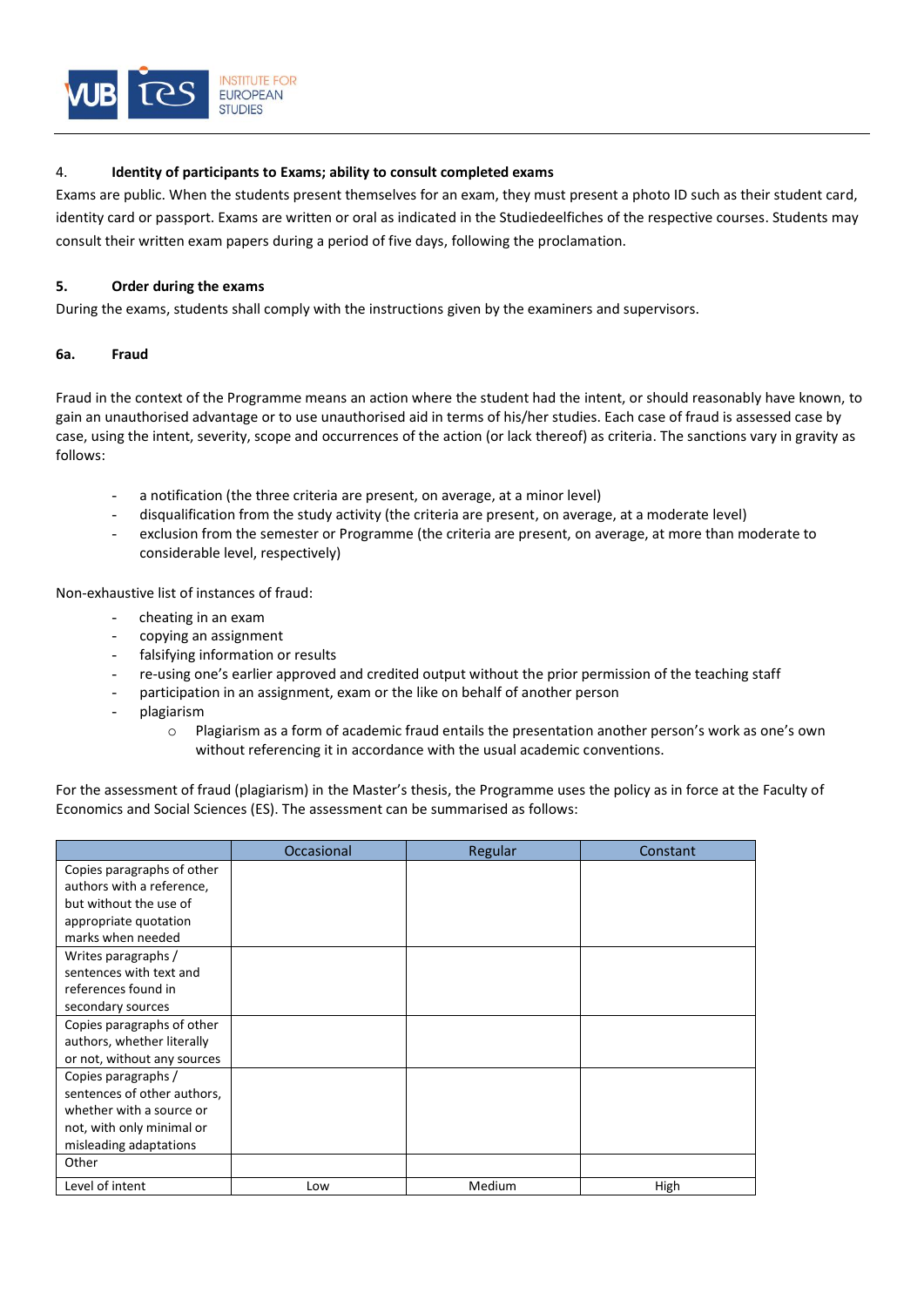

#### **6b. Procedure in cases of fraud**

When a student has committed fraud during a written exam, influencing the evaluation of his/her knowledge, the examiner or supervisor will immediately notify the EuroMaster Director. The latter will immediately inform the Academic Director or the President of the IES. Within five days, all parties concerned will be heard by the Academic Director or President, who will, without delay, decide on an appropriate sanction in accordance with the rules of the Faculty ES. As the ultimate sanction, the student risks to be debarred from further participation in the programme. The student and the Chairman of the examination committee will be informed, in writing, of the sanction decided upon by the Academic Director or President. The sanction can be appealed within five days. The sanction is suspended during the appeal. The appeal must be submitted to the Chairman of the examination committee. For the examination committee to be able to take a decision, at least half of the members of the examination committee must be present. The student may be represented by a person of his/her choice. The written decision of the examination committee will be forwarded to the student concerned within fifteen days following the decision. The Academic Director or the President will inform the Rector and the Ombudsperson of the decision. The decision of the examination committee can be appealed before the "Raad voor examenbetwistingen". The same rules apply to the Master Thesis and other evaluations (e.g. the "Case studies").

## 7. **Grading**

For each course, marks are awarded on a scale of 20 points. The final decision on all marks is confirmed by the examination committee.

## 8. **Calculation of results**

- To complete the Programme with the mark *satisfecit* (satisfactory), the student must obtain a mark of at least 10/20 for every exam, including the Master Thesis.
- To complete the Programme *cum laude* (distinction), the student must obtain an average of at least 68%.
- To complete the Programme *magna cum laude* (great distinction), the student must obtain an average of at least 78%.
- To complete the Programme *summa cum laude* (greatest distinction), the student must obtain an average of at least 85%.

The examination committee can deviate from these rules by a reasoned decision.

## **9. Weighting of the courses**

Each course is weighted pro rata to the number of contact hours:

- course of 26 hours: x 1
- course of more than 26 and not more than 52 hours: x 2
- Master Thesis: x 3

## **10. Deliberation**

During the deliberation, the final results of each student are voted upon by the examination committee. Each examiner has one vote. In case of an equal number of votes, the result that is more favourable to the student will be chosen.

## **11. Proclamation**

The overall mark of the exams are announced by the EuroMaster Director to the students during the proclamation, which follows the deliberation.

During the proclamation after the first and second exam session, the EuroMaster Director mentions the following outcomes of the deliberation:

no participation in the exams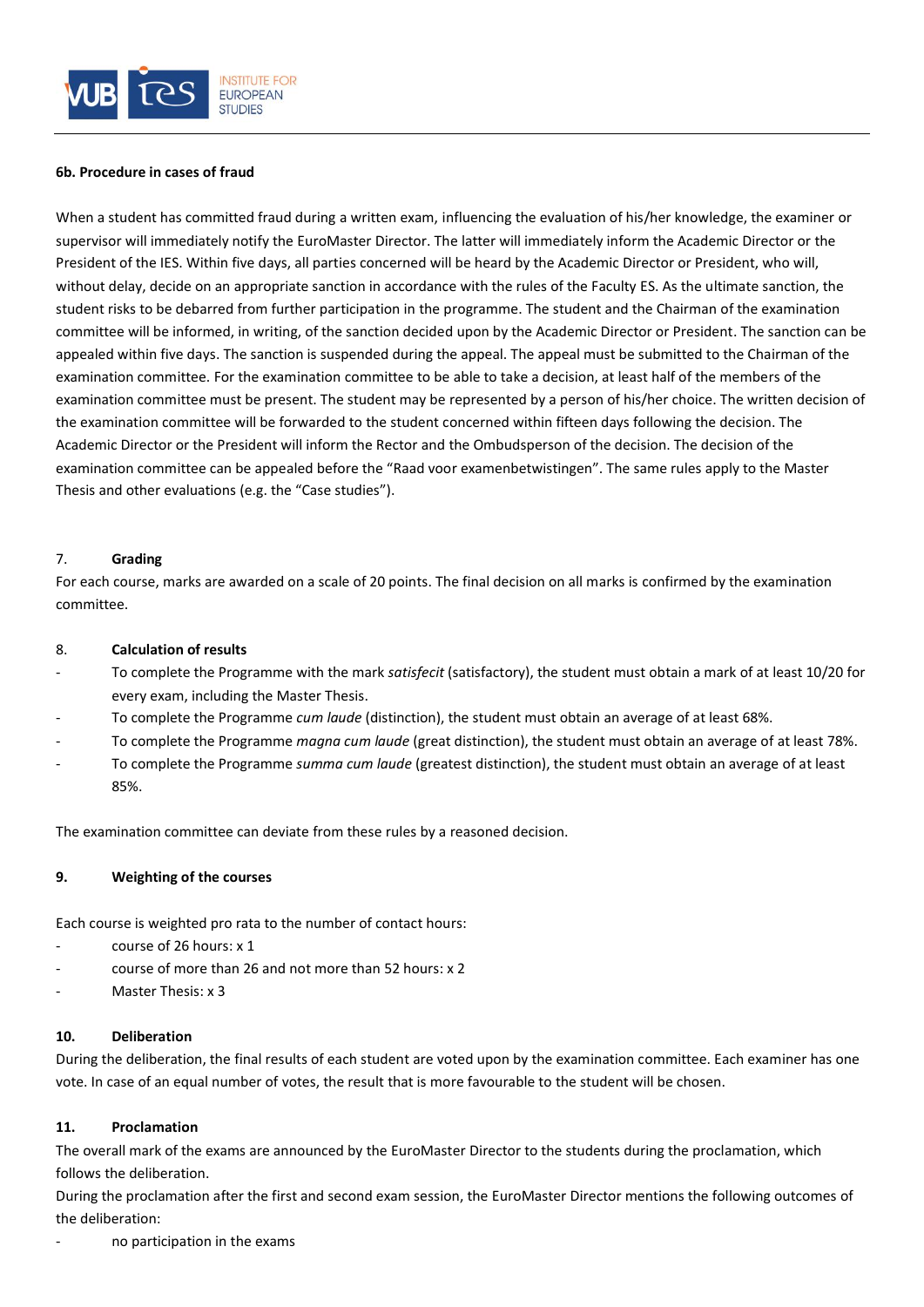

- incomplete participation in the exams
- postponed to the second exam session
- satisfactory
- cum laude
- magna cum laude
- summa cum laude

Immediately after the proclamation, the students will receive notice of their final results.

#### **12. Failure**

The student who fails the first exam session has the right to participate in the second exam session. All marks of 10/20 and more, obtained during the first exam session, will stand for the second exam session. In other words, it is not possible to later raise the marks of passed exams. This rule also applies for the transfer of marks to the next academic year.

If the student fails the Master Thesis in the first exam session, a new thesis on the same topic may be submitted for the second exam session before 15 August of the same academic year. The students are, in accordance with the VUB rules, entitled to reenrol in the Programme only once. Re-enrolling students who fail an exam or the thesis also in the second academic year are not eligible to graduate from the Programme.

#### **13. Examination committee**

The IES Examination Committee and Programme Board acts as the examination committee of the Programme. It is composed of six members, including the EuroMaster Programme (Co-)Director(s). The IES Academic Director is the Chairman of the examination committee. It acts upon the advice of the EuroMaster Board.

#### **14. Master thesis**

The regulations governing the writing and evaluation of the Master Thesis are laid down in a separate protocol.

#### **15. Calendar academic year**

| Week 1      | No courses this week                                                                             |  |
|-------------|--------------------------------------------------------------------------------------------------|--|
| Weeks 2-14  | Teaching weeks                                                                                   |  |
| Week 15-16  | Winter holiday                                                                                   |  |
| Week 17     | Week of study                                                                                    |  |
| Weeks 18-20 | First exam period of the first exam session                                                      |  |
| Week 21     | Free, no courses this week                                                                       |  |
| Weeks 22-36 | Teaching weeks, including two weeks Easter holiday                                               |  |
| Weeks 37-38 | Two weeks of study                                                                               |  |
| Weeks 39-42 | Second exam period of the first exam session, including the deliberation - closure of first exam |  |
| session     |                                                                                                  |  |
| Weeks 43-48 | Summer holiday                                                                                   |  |
| Weeks 49-52 | Second exam session, including the deliberation - closure of second exam session                 |  |

Wherever EuroMaster rules, in particular these General Regulations on Examinations or the Rules Governing the LLM Thesis, specify a date (e.g. to submit the thesis), and that date falls on a day when the EuroMaster secretariat is not open, the date in question is considered to be the latest preceding working day of the secretariat.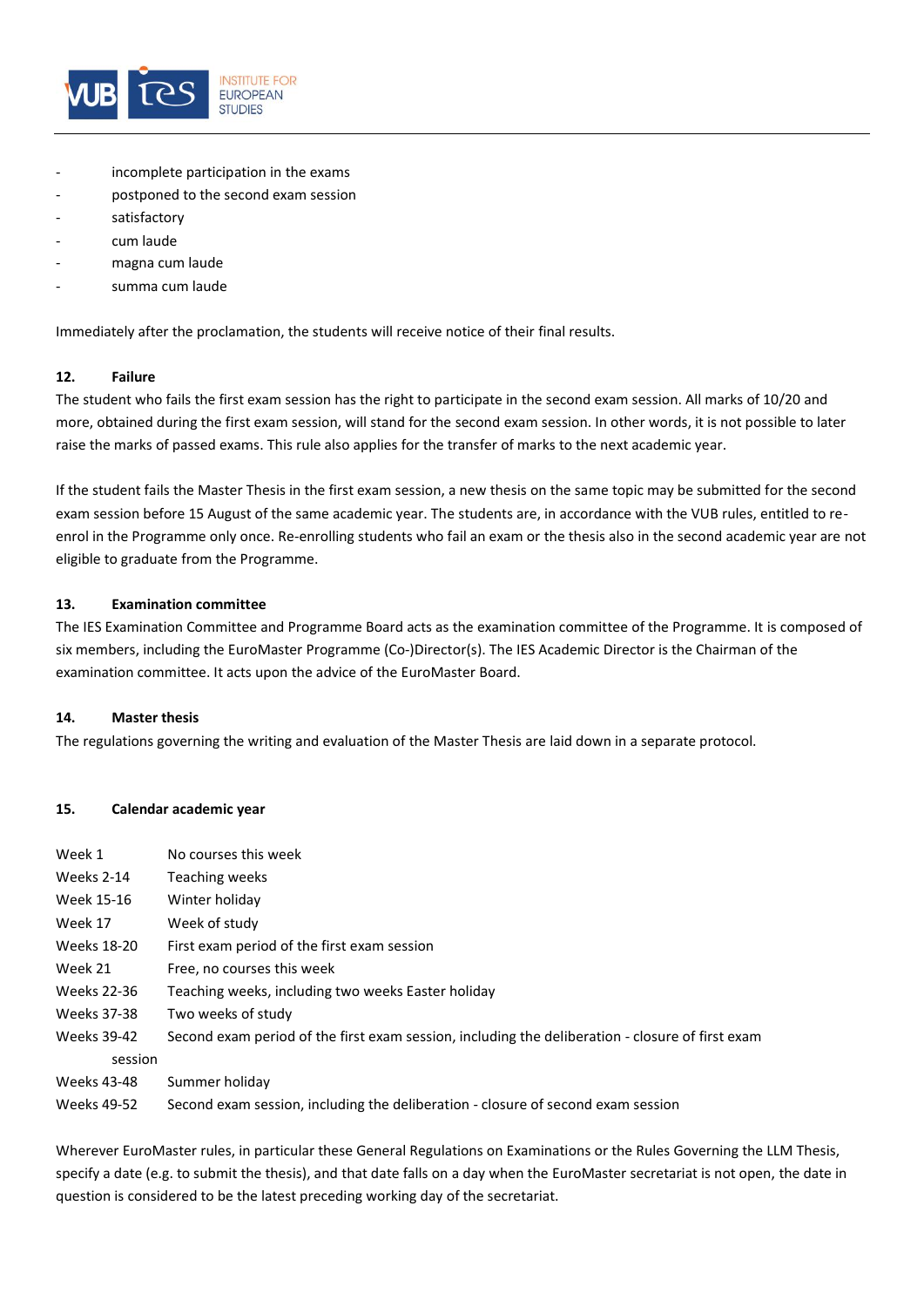

# **REGULATIONS ON THE MASTER'S THESIS**

## Article 1

Every student is expected to do research in an independent manner and on an advanced level, and draft on an individual basis and in the English language, a thesis on a legal subject concerning European integration, that must preferably be selected from among the topics dealt with in the courses of the Program.

The thesis must be 15,000 words, plus or minus 10% (so 13,500 – 16,500 words). The benchmark for the thesis is that of an academic journal article. For the referencing and layout, the IES Working Paper guidelines must be followed as applicable. The guidelines are available at the IES. This means for example that the body of text must be typed on A4 paper. Footnotes should be single-spaced. Footnotes are continuously numbered and placed at the bottom of the relevant page. Footnotes must cite the correct references for legal principles and facts stated in the paper and are used primarily to cite authority. Quotations from authorities must be limited to relevant parts of their contribution in a specific analysis and must be duly authenticated and shall follow the referencing style indicated in the IES Working Paper guidelines. All Master Theses are subject to an electronic verification to detect possible plagiarism.

Plagiarism will be sanctioned. A signed declaration, accepting that copying or plagiarism will result in failing the entire course, has to be submitted to the EuroMaster-secretariat by mid November. Plagiarists further risk to be debarred from further participation in the Programme.

## Article 2

Before submitting the topic of the thesis for approval to the EuroMaster Board, the student must ascertain that the Faculty member teaching the course covering the topic of the thesis, is willing to be the Promoter of the thesis.

#### Article 3

The student must submit a first research outline, consisting at least of the title of the thesis, a table of contents, a summary outline of the proposed research and a draft bibliography, to the EuroMaster Secretariat by 15 November of the academic year. A special form will be distributed by the EuroMaster Secretariat for this purpose. The acceptance of the promoter is required on the matter.

## Article 4

The EuroMaster Board will discuss and approve the thesis topics before the winter holiday.

#### Article 5

A progress report of the Master Thesis must be transmitted to the promoter and the EuroMaster Secretariat in electronic form by mid December. It should as much as possible be framed in the form of the final paper and it should give the promoter (and if promoter so desires, also the readers) a detailed idea of the objective of the research and the structure. It should therefore contain: a title page with the title of the thesis and the names of the promoter/readers; a detailed outline (including headings and sub-headings); a first draft of chapter one which describes the issues and problems, that are subject of the research as well as an indication of what will be done in the next chapters. In annex a first list of literature and materials that are being consulted (including websites) should be included.

## Article 6

The Promoter must assist the student in his/her research. The student must regularly inform the Promoter about progress made. Students and/or Promoters should inform the EuroMaster Director in case any difficulties arise in the collaboration between them.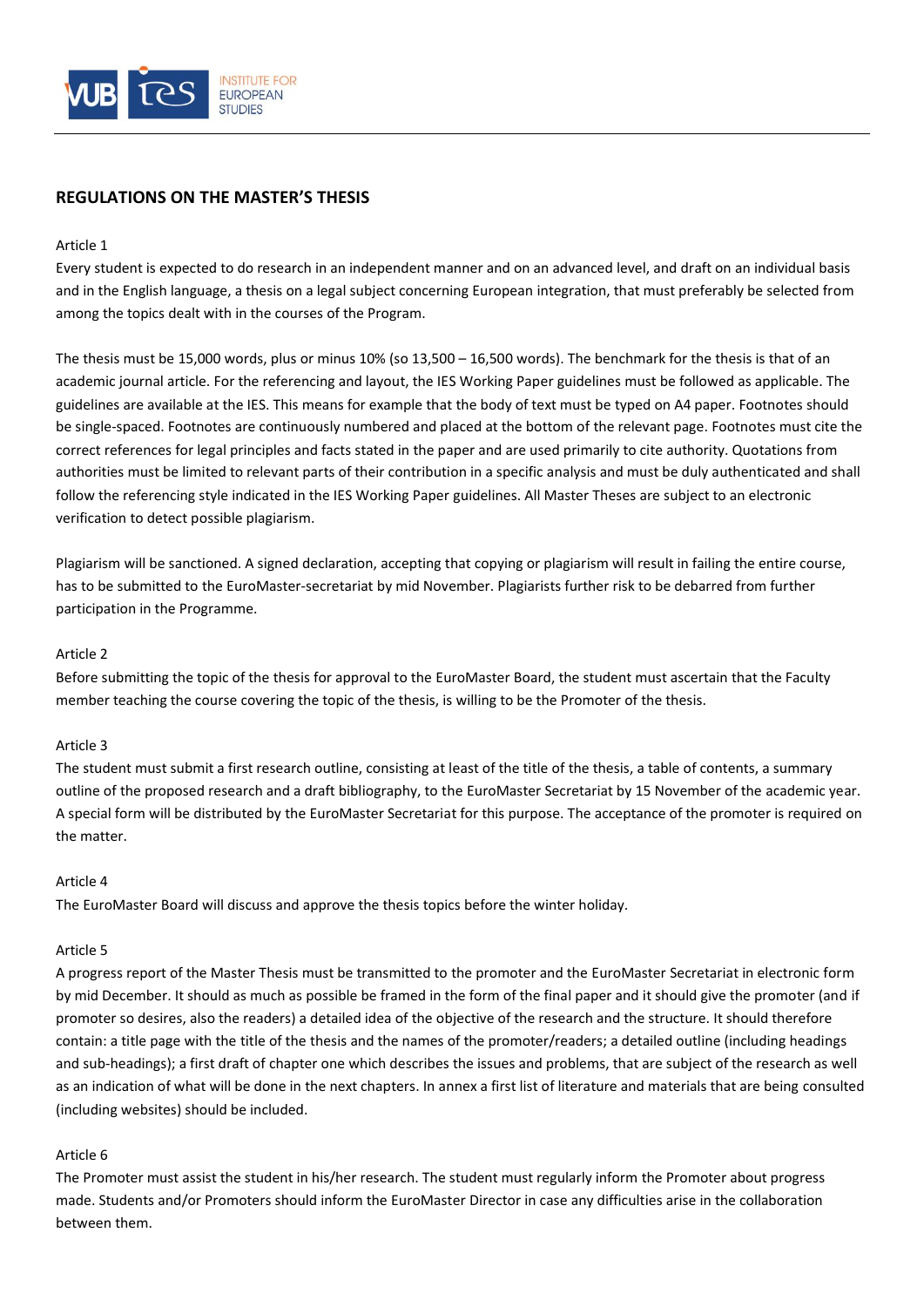

## Article 7

Before 1 February of the academic year, the EuroMaster Board will appoint at minimum one reader from amongst members of the academic staff of the University or from among experts in the area of the research.

## Article 8

The thesis must be submitted to the EuroMaster Secretariat in an electronic form before 29 April of the academic year (first exam session) or before 15 August of the academic year (second exam session). Students that fail the thesis in the first exam session may submit an amended version of the work in the second exam session. The student will, within 5 days of submission in an electronic form, and after verification with the Promoter, submit four paper copies of the thesis including a summary of the thesis (maximum two pages). The thesis must be printed on DIN A4-form and printed recto verso. After submission, no amendments or modifications can be made to the paper. The EuroMaster Secretariat will transmit to the student an official receipt upon submission of the thesis and the summary. The electronic copy will have to be submitted through an antiplagiarism server as indicated by the Secretariat.

Article 9 [Empty]

Article 10 [Empty]

## Article 11

The reading committee will propose a final grade to the examination committee. The evaluation criteria to be considered by the reading committee include those noted below. They bear similar weights, and are used by the reading committee in a balanced manner for an overall assessment of the thesis.

- Research design (clearly formulated plan, research questions and/or thesis; original, feasible?)
- Theoretical backdrop and literature study
- Methodology, source material and processing of the research findings
- Conclusions (Are they clearly formulated? Are they synthetic?)
- Structure and language (including length (15k words +/- 10%), citations, bibliography)

## Article 12

The examination committee will examine the outcome of the reading committees and make adjustments where requested and/or appropriate. A minimum grade of 10/20 for the thesis is required to successfully complete the M.Sc. Programme. The thesis is weighted with a coefficient of 3.

## Article 13

When the student fails the thesis in the first exam session, a new thesis on the same topic must be submitted before 15 August of the same academic year. When the student fails the thesis in the second exam session and re-enrols in the Programme, he/she may choose a new topic and will make the necessary arrangements as to the supervision.

# Article 14

The student must take notice of these rules governing the thesis which will be transmitted to him/her by the EuroMaster Secretariat in the beginning of the academic year.